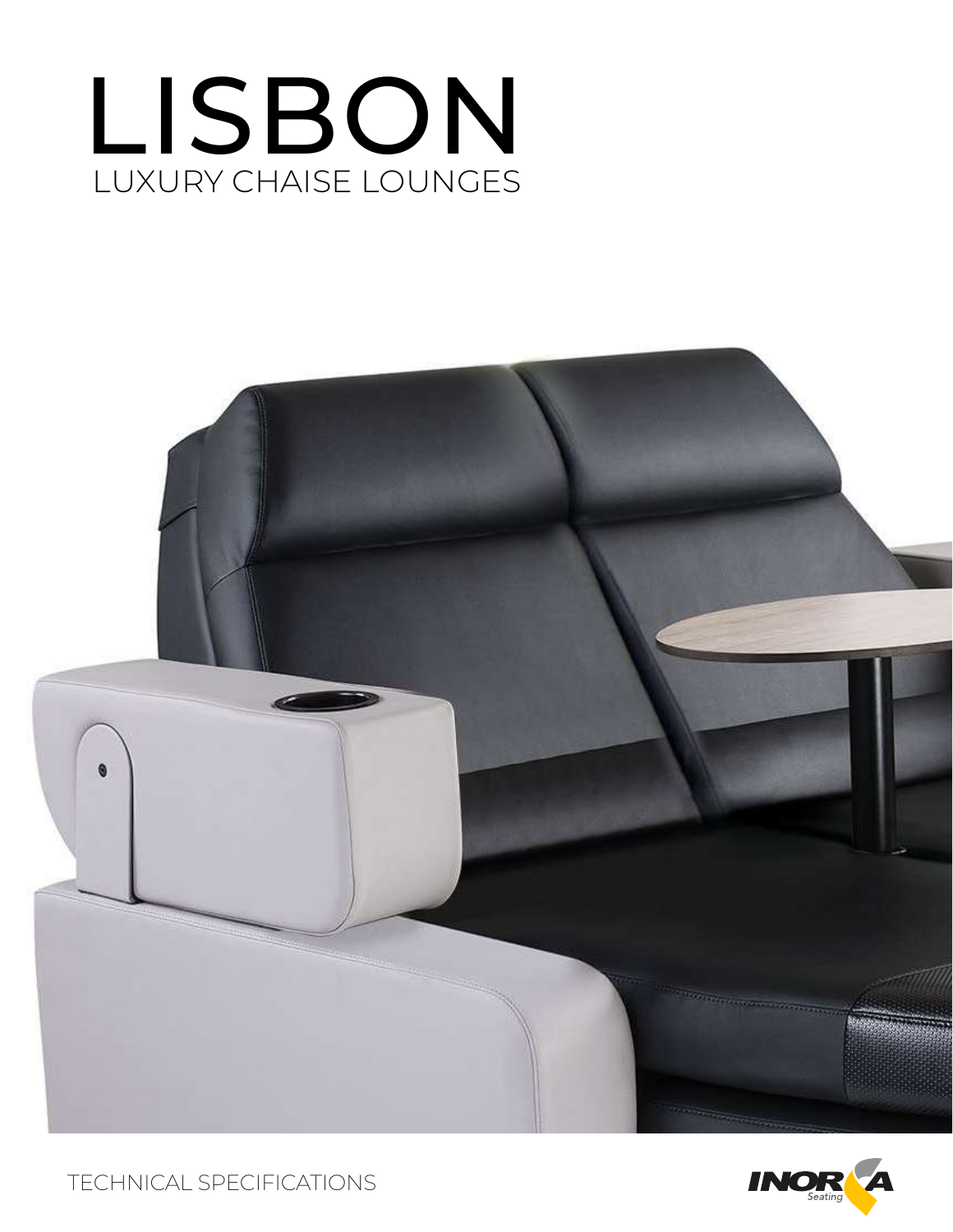# FEATURES AND BENEFITS

#### LUXURY UPHOLSTERY

Exchangeable covers, no staples or glue needed. Ease of installation as your crew can put them once all lounges are placed. Easy numbering identification (reflective thread)

#### NO-SAG SPRINGS

to reinforce lumbar support and bearing capacity.

#### ATTIC STOCK

2% critical components for on-site inventory



# **ACCESSORIES**



### NO MORE EMPTY FRONT ROWS

An INORCA innovation to make front row seating more appealing to your moviegoers

#### REMOVABLE CUSHIONS

For an easy access in cleaning and maintenance purposes

#### FLAMMABILITY

Compliance with California Technical Bulletin 117 (TB 117) and Crib 5 on some upholstery references

# **ACCESSORIES**

NUMBERING AND LETTERING By seat or by row, plastic, lightened or embroidered, for convenient theater room mapping

CENTRAL TABLE Full sized to maximize concession sales

SPECIAL EMBROIDERY PATTERNS A unique look for your luxury recliners

FOLDING ARMS For an easier access

#### REGULABLE HEATING SYSTEM

Increases comfort and provide a chilly ambience at the touch of a button

#### ELECTRIC BACKREST

To have different seating postures. A more upright position for Dine-in Theatres and a relaxed back to have an optimized sight line at the front row

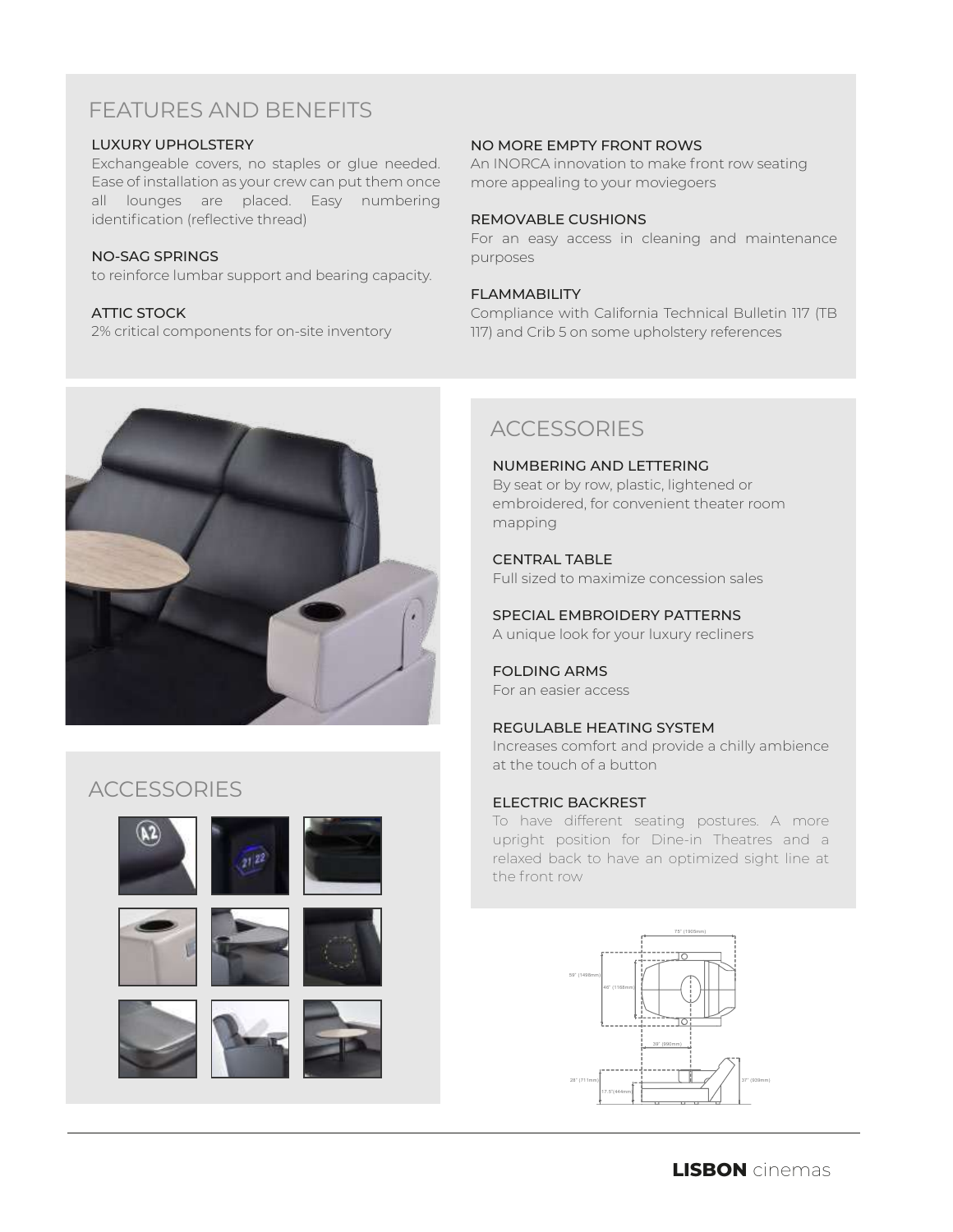# TECHNICAL SPECIFICATIONS

## **STRUCTURE**

• Structural frame made of high quality CR round steel tubing, 18 gauge, of 1" (25mm) diameter for the back, and 3/4" (19mm) fot the seat.

• No-Sag springs to reinforce lumbar support and bearing capacity of the cushion.

• Panels made of CR rectangular steel tubing ,16gauge , of 1/2" x 1" (12 x 25mm) and reinforced with internal metal plates made of 11 gauge HR steel

• Plastic platforms

### RECLINING MECHANISM

- Electrically driven by means of an adjustable envelope motor.
- Includes one source for every two sofas.
- Manual mechanism option (without motors)

### BACKREST AND SEAT

• Backrest and seat molded in cold-injected polyurethane foam, and upholstered in vinyl.

# MOLDED FOAM

### STANDARD

LUXURY FIRM FOAM

Density *Back 40 - 45 Kg/m3 Cushion 45 - 50 Kg/m3*

**Hardness** *Back 3.4 - 4.4 Kg/f Cushion 3.9 - 4.3 Kg/f*

Density *Back 40 - 45 Kg/m3 Cushion 45 - 50 Kg/m3*

Hardness *Back 3.6 - 4.6 Kg/f Cushion 3.9 - 4.9 Kg/f*



Density *Back 40 - 45 Kg/m3 Cushion 45 - 50 Kg/m3*

Hardness *Back 2.9 - 3.6 Kg/f Cushion 3.9 - 4.3 Kg/f*